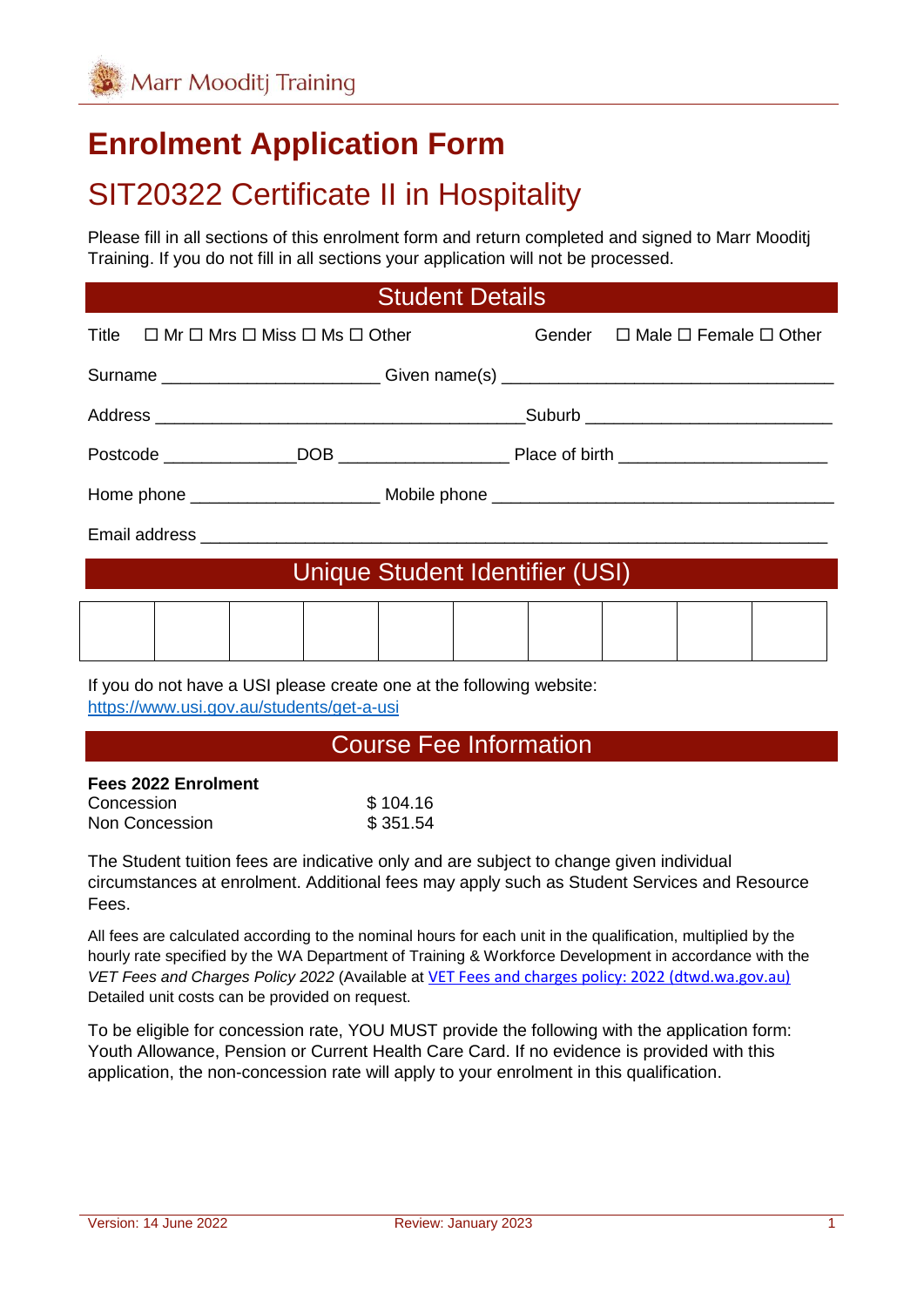#### Enrolment Specifications

Below are the specified details for enrolment at Marr Mooditj Training.

Agree to pay the Fees and Charges

To be a subsidised student you must be Aboriginal and/or Torres Strait Islander descent and older than 18 years

To be a student of Marr Mooditj Training you agree to our code of conduct

To be eligible for concession rate you must provide evidence such as Health Care card

Must be a resident of Western Australia

I will need to provide a certified copy of my Police Clearance or a Criminal History Check and Working with Children Check to attend any placements

I will need to provide a copy of my COVID-19 full vaccination certificate

**For Country Students:** To access travel and accommodation you must be an ABSTUDY approved student. You must provide the ABSTUDY statement to Marr Mooditj Training before any travel and accommodation can be arranged.

Are you currently receiving ABSTUDY? Yes  $\Box$  No  $\Box$ 

#### Language, Literacy and Numeracy

Please tick the boxes that apply for your level of English language, literacy and numeracy (LLN). We need this information to identify whether you need LLN support.

|                                | Very Well | Well | Not very well | Not at all |
|--------------------------------|-----------|------|---------------|------------|
| I can speak/understand English |           |      |               |            |
| I can read English             |           |      |               | ш          |
| I can write in English         |           |      |               |            |
| I can do maths                 |           |      |               |            |

#### Support Needs

Do you have any disability, impairment or health condition that might  $\Box$  Yes  $\Box$  No affect your studies or require special support?

If YES, please provide details of the disability/condition(s) and support needed

Disability/Condition Support required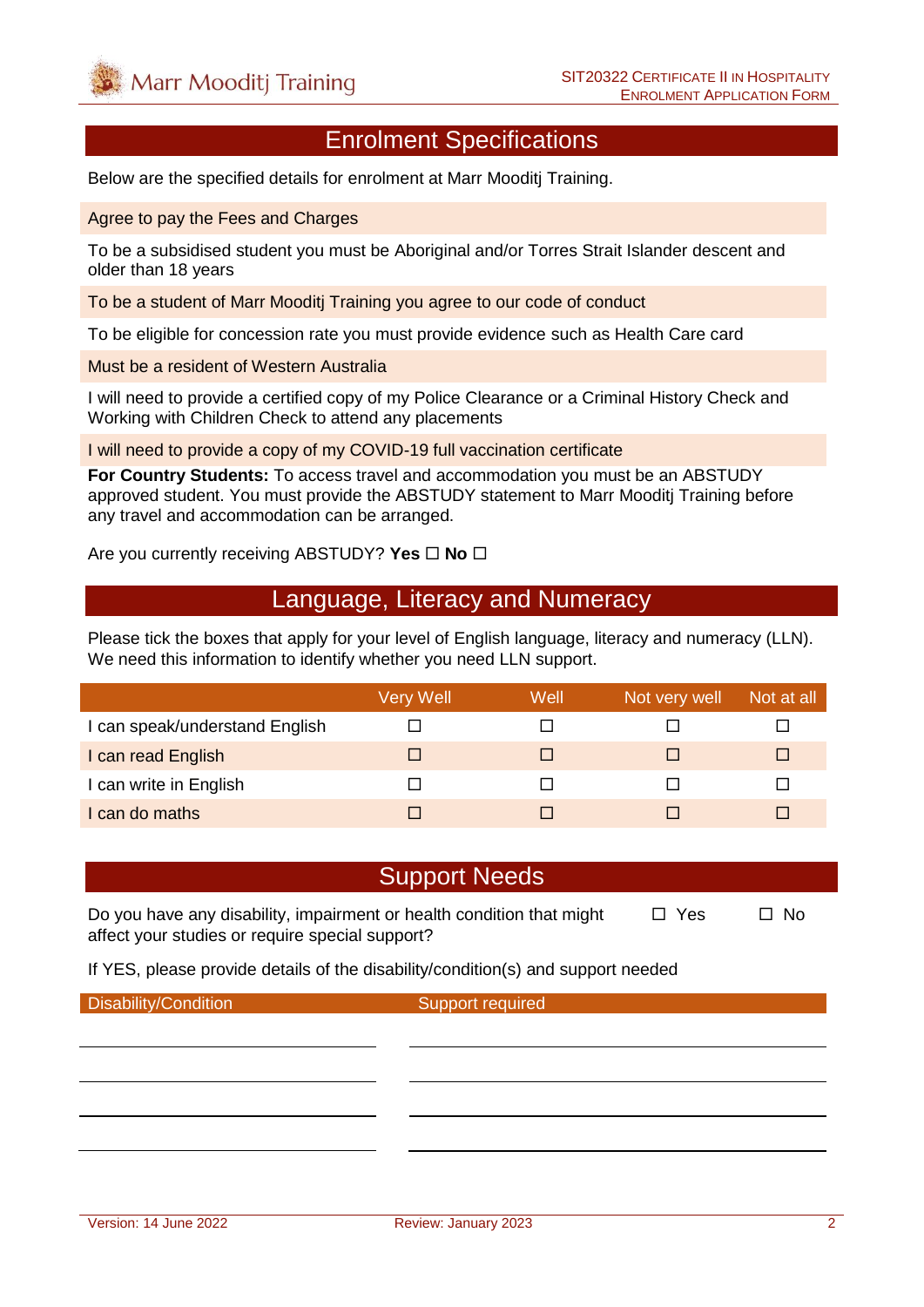# Educational Background

Please tick the boxes below to show your secondary (school) and post-secondary (university/vocational) education.

| Secondary (tick highest attended) |        | Post-Secondary (tick all that apply) |        |
|-----------------------------------|--------|--------------------------------------|--------|
| Year 12 or equivalent             | ш      | Doctorate                            |        |
| Year 11 or equivalent             | □      | <b>Master's Degree</b>               | □      |
| Year 10 or equivalent             | □      | <b>Bachelor's Degree</b>             |        |
| Year 9 or equivalent              | □      | <b>Advanced Diploma</b>              | П      |
| Year 8 or equivalent              | □      | Diploma or Associate Diploma         | $\Box$ |
| Never attended school             | $\Box$ | Certificate IV                       | $\Box$ |
|                                   |        | Certificate III or Trade             | П      |
| Year completed (eg 1961)          |        | Certificate II                       | П      |

\*Please attach Post-Secondary certificates if ticked

### Employment Status

Please tick the box that best describes your current employment status

| Full time                                |  |
|------------------------------------------|--|
| Part time                                |  |
| Employer                                 |  |
| Unemployed, seeking full time employment |  |
| Unemployed seeking part time employment  |  |

If employed please provide your employer's contact details:

| <b>Employer Name</b>                  | <u> 1980 - Jan Samuel Barbara, margaret e populari e populari e populari e populari e populari e populari e popu</u> |     |                     |
|---------------------------------------|----------------------------------------------------------------------------------------------------------------------|-----|---------------------|
| Address                               |                                                                                                                      |     |                     |
| Suburb                                |                                                                                                                      |     | Postcode            |
| Position held                         |                                                                                                                      |     |                     |
| Employer phone                        |                                                                                                                      |     |                     |
| Employers email                       | <u> 1989 - Johann Stein, mars an t-Amerikaansk kommunist (</u>                                                       |     |                     |
| Please send an invoice to my employer |                                                                                                                      | Yes | <b>No</b><br>$\Box$ |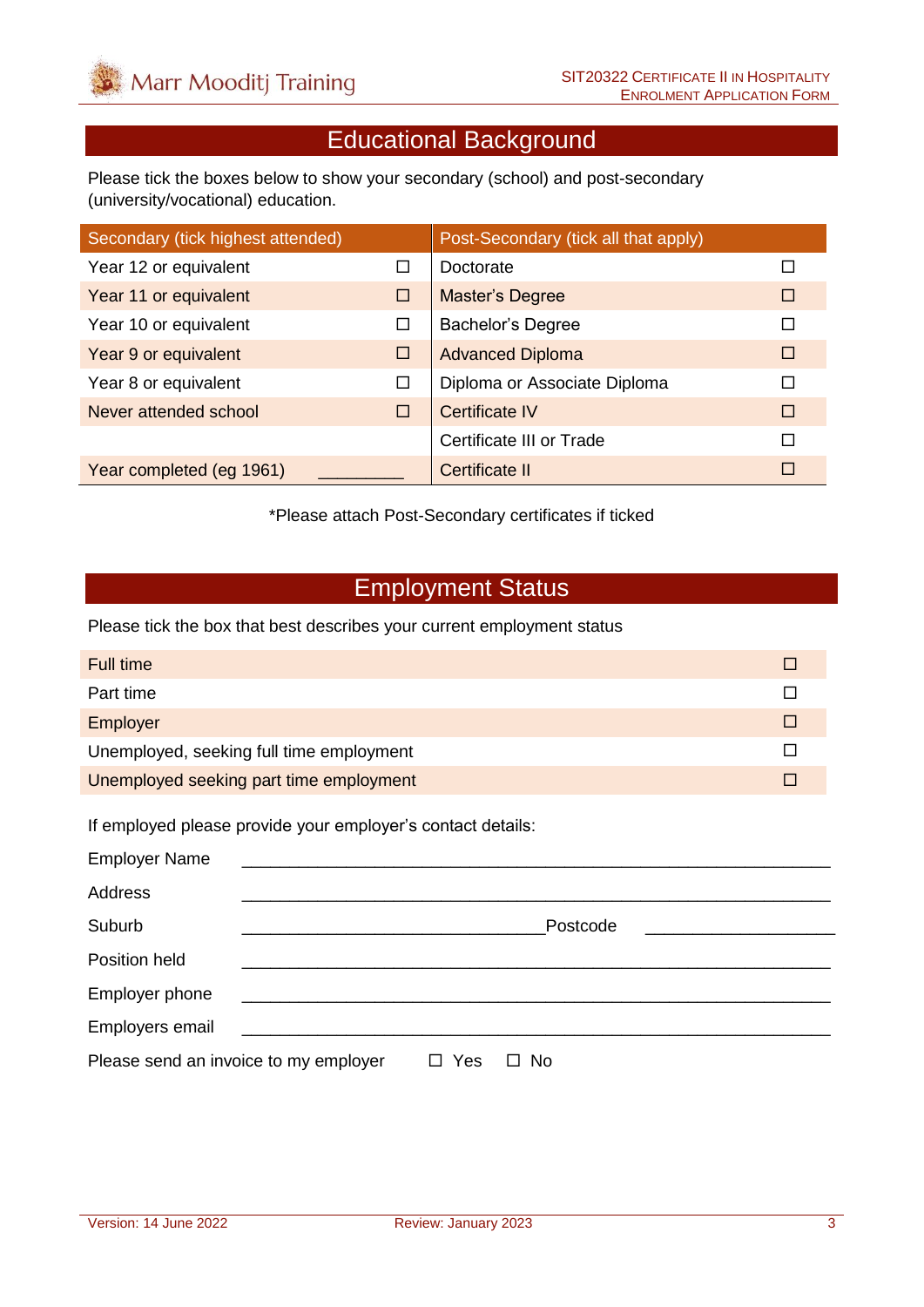### What Are Your Reasons for Doing this Course

Please tick your reasons for doing this course in the boxes below (tick all that apply)

| To get a job                  | $\Box$ It is part of my job requirements   |  |
|-------------------------------|--------------------------------------------|--|
| To develop my own business    | $\Box$ I want extra skills                 |  |
| To try for a different career | For personal interest/Self development     |  |
| To get a promotion            | $\Box$ Other reasons (write reasons below) |  |

#### Previous Enrolments

Is this the first time you have enrolled in a course at Marr Mooditi?  $\Box$  Yes  $\Box$  No

If NO, did you complete the course?  $\Box$  Yes  $\Box$  No

Please list the courses in which you have previously enrolled, and approximate date(s)

#### Course **Date** Date of the Course of the Course of the Course of the Course of the Date

## Privacy Notice & Declaration

Under the *Data Provision Requirements 2012*, **Marr Mooditj Training** is required to collect personal information about you and to disclose that personal information to the National Centre for Vocational Education Research Ltd (NCVER).

Your personal information (including the personal information contained on this enrolment form), may be used or disclosed by **Marr Mooditj Training** for statistical, administrative, regulatory and research purposes. **Marr Mooditj Training** may disclose your personal information for these purposes to:

- Commonwealth and State or Territory government departments and authorised agencies; and
- NCVER.

Personal information that has been disclosed to NCVER may be used or disclosed by NCVER for the following purposes:

- populating authenticated VET transcripts;
- facilitating statistics and research relating to education, including surveys and data linkage;
- pre-populating RTO student enrolment forms:
- understanding how the VET market operates, for policy, workforce planning and consumer information; and
- administering VET, including program administration, regulation, monitoring and evaluation

You may receive a student survey which may be administered by a government department or NCVER employee, agent or third party contractor or other authorised agencies. Please note you may opt out of the survey at the time of being contacted.

NCVER will collect, hold, use and disclose your personal information in accordance with the *Privacy Act 1988* (Cth), the National VET Data Policy and all NCVER policies and protocols (including those published on NCVER's website at [www.ncver.edu.au\)](http://www.ncver.edu.au/).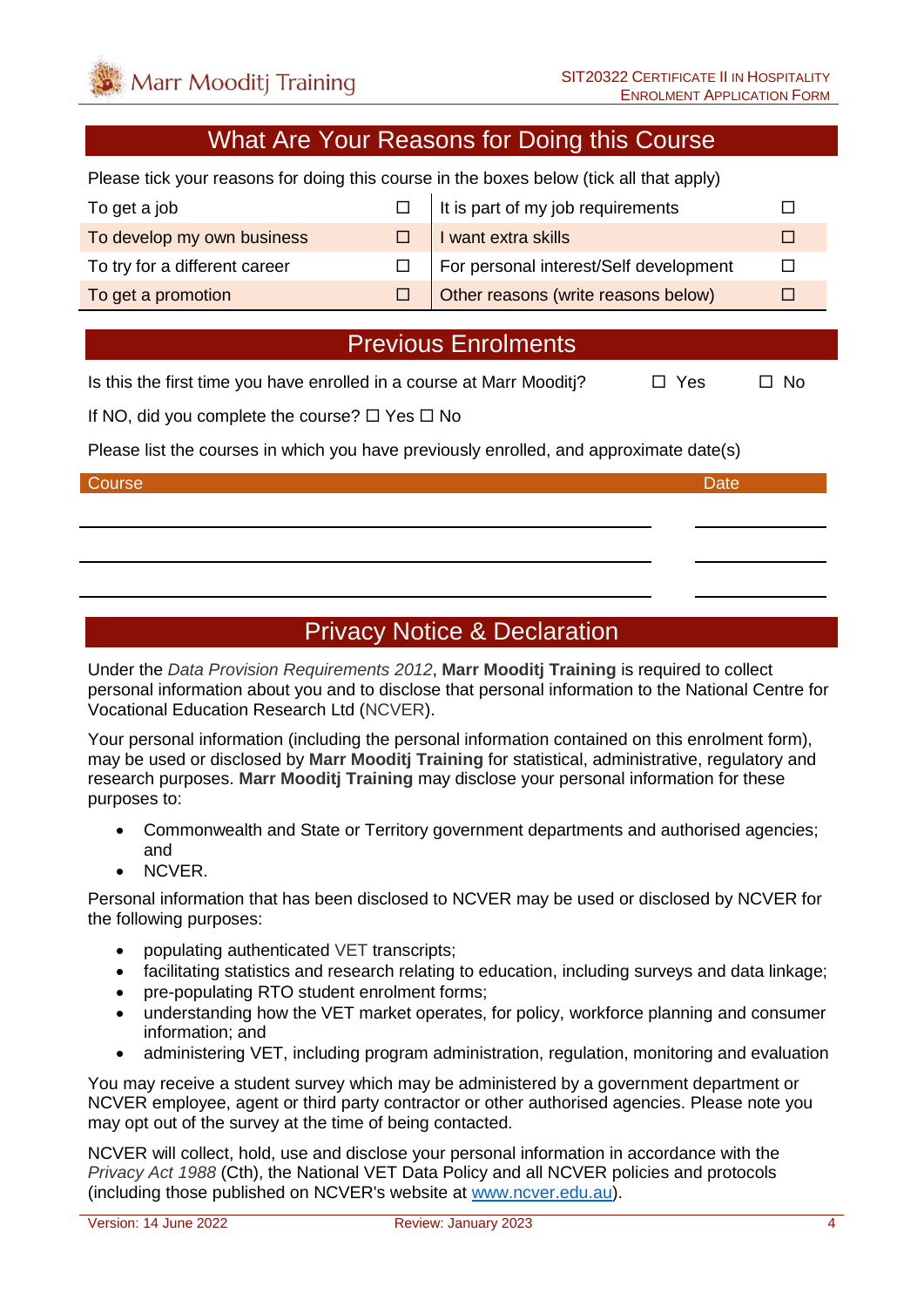### How Did You Hear About Us?

 $\Box$  Newsletter  $\Box$  Radio  $\Box$  Word of Mouth  $\Box$  Family/Friend  $\Box$  Facebook  $\Box$  Website  $\Box$  Job Network  $\Box$ Other **Lating** 

#### **Declaration**

**I certify that the information provided in this application are true and correct.**

#### **STUDENT SIGNATURE** \_\_\_\_\_\_\_\_\_\_\_\_\_\_\_\_\_\_\_\_\_\_\_\_\_\_\_\_\_\_\_\_**DATE**\_\_\_\_\_\_\_\_\_\_\_\_\_\_\_\_\_\_\_\_\_

## Submit Your Application to:

MARR MOODITJ TRAINING INC

PO BOX 1030, BENTLEY DELIVERY CENTRE, WA 6983

Phone: (08) 9351 9344 Fax: (08) 9350 6830

Email: [reception1@marrmooditj.com.au](mailto:reception1@marrmooditj.com.au)

#### Application Process

- 1. A letter of acknowledgement will be sent by mail to you within 2 working days of receipt of your application. If you have not received an acknowledgement please telephone Marr Mooditj Training.
- 2. Marr Mooditj Training will process your application within 5 working days, and upon successful application, will send you a confirmation of your enrolment.
- 3. Applicants may be encouraged to complete Language, Literacy and Numeracy training prior to enrolment in the course of their choice.